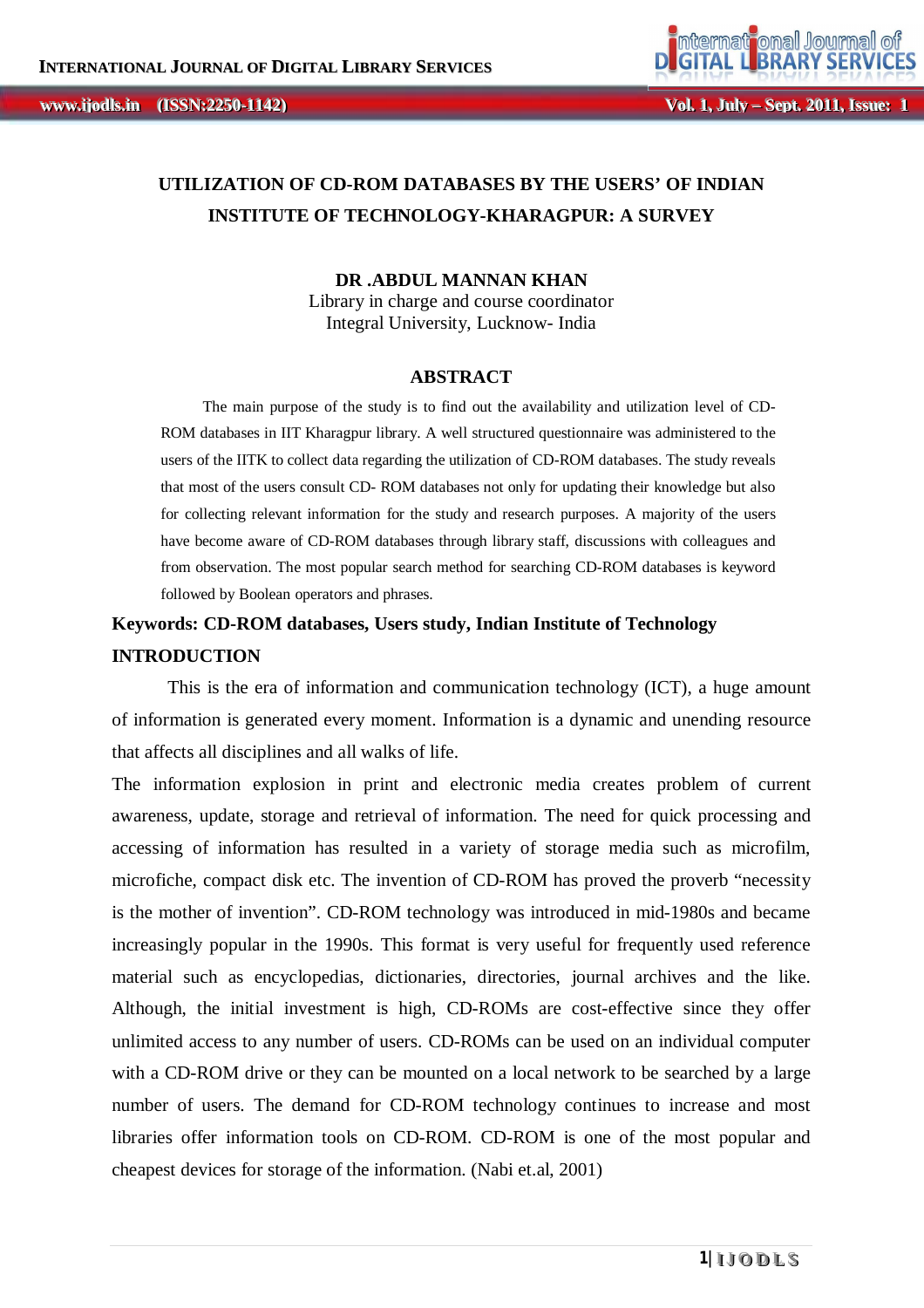### **INDIAN INSTITUTE OF TECHNOLOGY (Kharagpur)**

The first Indian Institute of Technology (IIT) was born in May 1950 in Hijli, Kharagpur; in the eastern part of India is one of the six institutes of technology in India created as centers of excellence for higher training, research, and development in science, engineering and technology.

Library serves the academic needs of about 5000 UG and PG students and research scholars, nearly 500 faculty members. The Library collection consists of over 324000 volumes (as on 1st July, 2000), 1000 Current Periodical subscriptions including periodicals on Electronic media and around 50 gifted periodicals. The collection consists of books, reports, conference proceedings, and back volumes of periodicals, standards, theses, Microforms, CD-ROMs, Floppies and AV materials.

The Library initiated a modem in-house Electronic Library in 1994. It includes EiTech index, IEEE / IEE journals in full text, Inspec, Current Contents, Chemical Abstracts, Biotechnology Abstracts and ABI. The Proquest CDROM database of IEEE/IEE journals in full text is also available on the Campus LAN. A large number of video courses produced by the Centre for Education technology, 11T, Kharagpur are made available to the users for browsing using a good number of VCRs. (http://www.library.iitkgp.ernet.in/usr/elib/digital.html Accessed April 22, 2008)

## **REVIEW OF RELATED LITERATURE**

Most of the science and technology institutes provide CD-ROM databases to their users to support teaching, research and development. The literature shows CD-ROM databases with its enormous storage and retrieving from network capabilities, has been gradually replacing some of its printed counterparts **(Chen, 2002)**. Similarly, **Oduwole (2000)** investigated the use of CD-ROM databases in academic libraries in Nigeria. High cost of subscriptions to CD-ROM databases was ranked highest as the major constraint to CD-ROM use. He recommended joint ventures with CD-ROM producers/vendors and inclusion of substantive abstracts in CD-ROM databases as ways of improving the use of CD-ROM databases in academic libraries. **Tefera (**1999) who studied the use of CD-ROM services in Ethiopia indicated that academic libraries in Ethiopia use CD-ROM databases to a greater degree than other types of library responding to the survey (47% academic, 27% research and development, 27% non-government). Medline was the main CD-ROM product used. **Okpala (2005)** investigated the behaviour of searchers of CD-ROM databases in the Kenneth Dike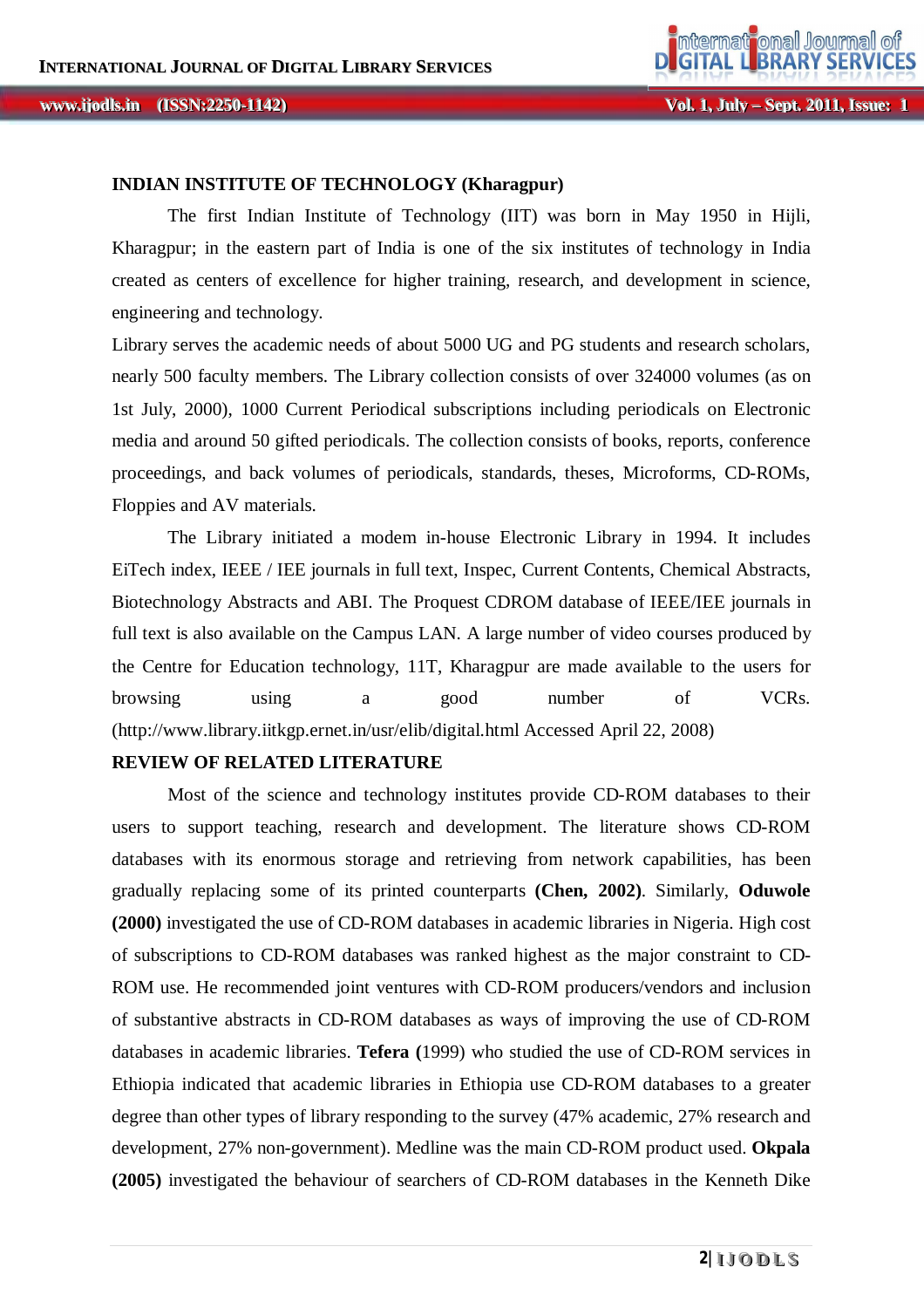Library of the University of Ibadan, Nigeria .The result shows that logical operators "AND" and "OR" are significantly used for searching by end-users; that search results are dependent on search strategy employed by the user.

### **OBJECTIVES OF THE STUDY**

- To find out the purpose and the frequency of use of the CD-ROM database services of IIT-Kharagpur library.
- To know the problems faced by the users while using CD-ROM databases.
- To know the satisfaction level of the users regarding the CD-ROM database services.
- To find out the search strategies applied and various types of databases accessed by the users.
- To find out users' opinion regarding CD-ROM database collections.

### **METHODOLOGY EMPLOYED**

This study used questionnaire, observation and informal interview to collect the data, as many similar studies conducted earlier have also used this method for data collection. We selected a sample of 550 users which comprises 10 percent of total population of IITK. A total number of 550 questionnaires were personally distributed to the users in the month of February 2008, out of which 294 filled were returned back by the respondents showing an overall response rate of 53.45 percent. The collected data were analyzed, classified and tabulated by employing statistical methods.

### **SIGNIFICANCE OF THE STUDY**

CD-ROMs were introduced in developed countries at least two decades ago and much research was done at the time into their use. On the other hand, the use and subsequent study of CD-ROM databases in areas like India by users in libraries are still relatively new.

This study helps to find out the availability and utilization level of CD-ROM databases in IIT Kharagpur library. The study put forward some important suggestions derived from the analyses of data which will in turn help to improve CD-ROM databases services of the library.

### **RESEARCH FINDINGS**

*Awareness of CD-ROM databases*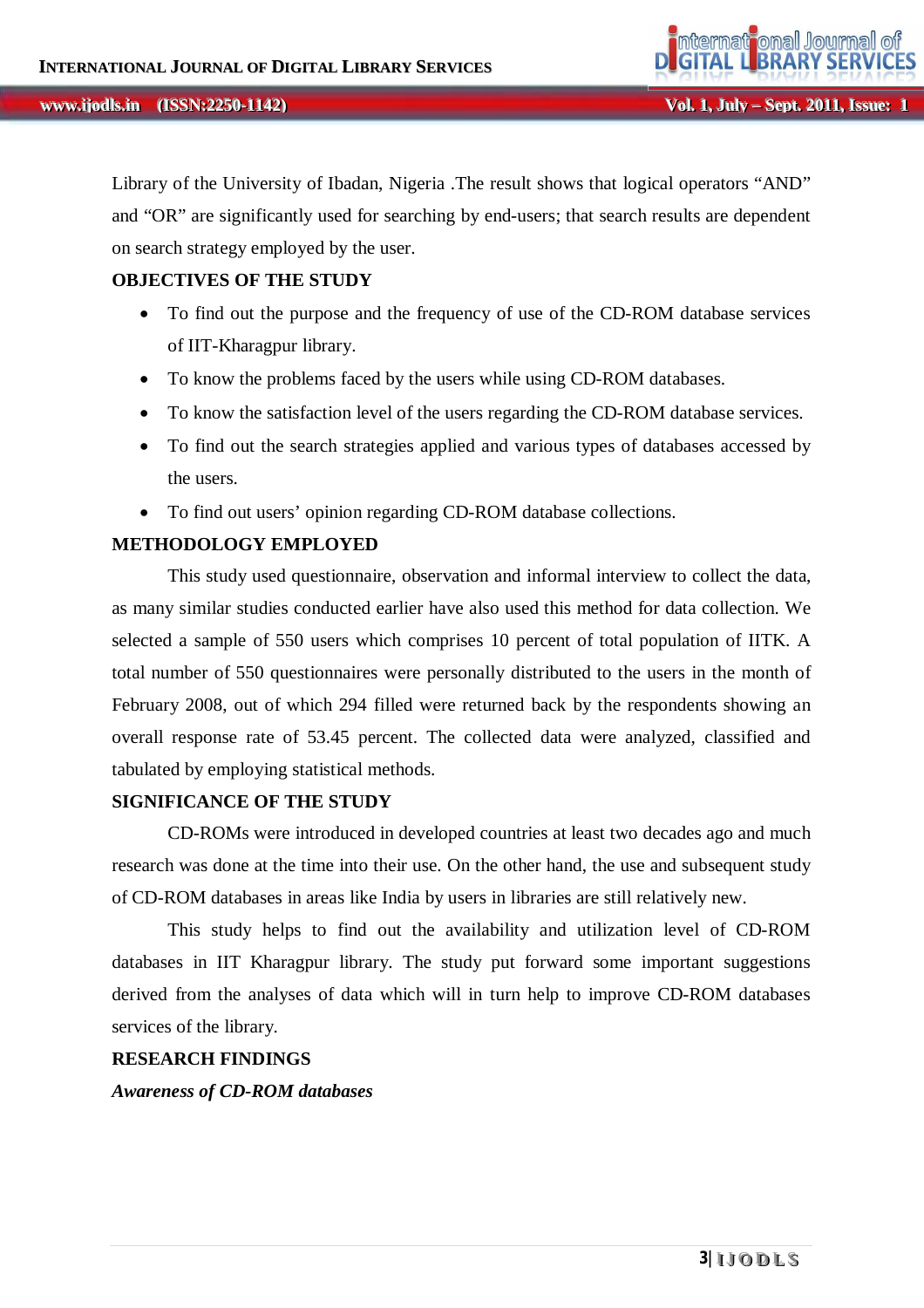#### **, IIIssuue Except Wol. 1, July – Sept. 2011, Issue:**<br> **IIIssue: IIIssue: IIIssue: IIIssue: IIIssue: IIIssue: IIIssue: IIIssue: IIIssue: IIIssue: IIIssue: IIIssue: IIIssue: IIIssue: IIIssue: ii jjooddllss...**

The analysis of the responses furnished by the respondents in respect to the awareness of CD-ROM databases indicates that 290 (98.64 %) users are aware about the CD-ROM databases provided by the library where as 1.36% of respondents are not aware.

| <b>S. No.</b> | <b>Source</b>              | No.<br><b>of</b>     | Percentage % |  |
|---------------|----------------------------|----------------------|--------------|--|
|               |                            | $respondents(n=294)$ |              |  |
|               | <b>Through Observation</b> | 52                   | 17.68        |  |
| 2.            | Through friends            | 181                  | 61.56        |  |
| 3.            | Through Library staff      | 192                  | 65.30        |  |
| 4.            | Through bulletin board     | 27                   | 9.18         |  |

**Table I. Knowledge about CD-ROM Databases**

#### **(Multiple answers were permitted)**

#### **Knowledge about CD-ROM Databases**

Users were asked how they became aware about CD-ROM Databases. It is clear in Table I that 17.68% users know about CD-ROM databases through observation. Similarly 61.56% users became aware through friends. A majority of users 65.30% got knowledge about CD-ROM databases through library staff. However 9.18% of IITK library users became aware through bulletin board.

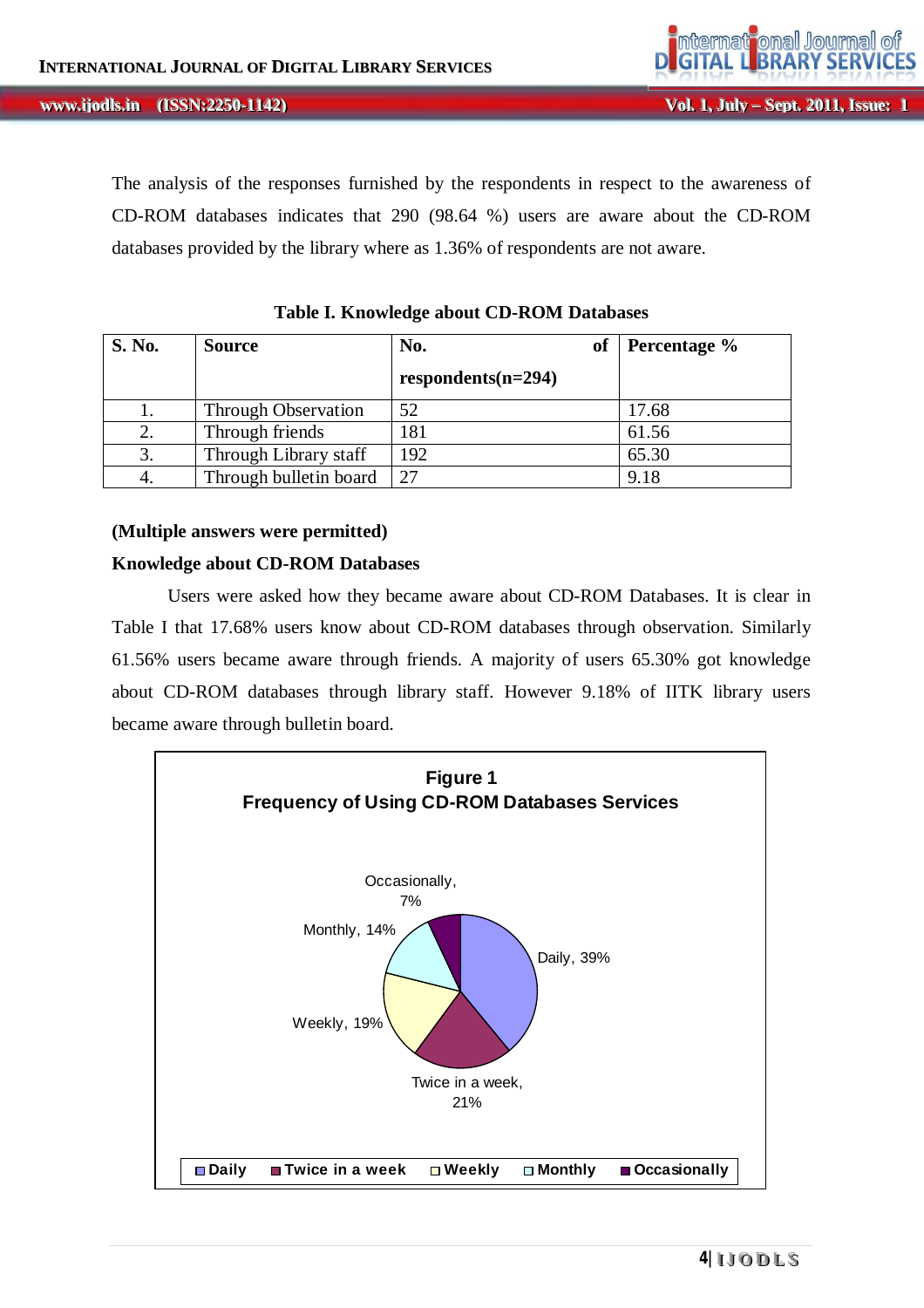### **Frequency of Using CD-ROM Databases Services**

Users were asked to indicate the frequency of using CD-ROM databases. Figure 1 indicates that 38.10% users use CD-ROM databases daily where as 20.75% users use twice in a week. About 19.39% users use it weekly. A very small percentage of users use CD-ROM databases 14.28% monthly and 7.48% occasionally.

It is clear from the analyses that most of the users prefer to use CD-ROM databases daily.

#### **Table II. Purpose of Using CD-ROM Databases Services**

| S.               |                                                 | <b>Rank</b> |                |           |                         |              |
|------------------|-------------------------------------------------|-------------|----------------|-----------|-------------------------|--------------|
| No.              | <b>Purposes</b>                                 | 1           | $\overline{2}$ | 3         | $\overline{\mathbf{4}}$ | <b>Total</b> |
| 1.               | of<br>Keeping<br>abreast<br>new<br>developments | 81(27.55)   | 78(26.53)      | 62(21.10) | 73(24.82)               | 294(100)     |
| 2.               | Finding<br>relevant<br>information              | 201(68.37)  | 50(17)         | 28(9.53)  | 15(5.10)                | 294(100)     |
| 3.               | Study and research                              | 178(60.54)  | 38(12.92)      | 46(15.64) | 32(10.90)               | 294(100)     |
| $\overline{4}$ . | Economic in terms of<br>cost                    | 232(78.92)  | 42(14.28)      | 15(5.10)  | 05(1.70)                | 294(100)     |
| 5.               | For<br>career<br>development                    | 140(47.61)  | 62(21.10)      | 41(13.94) | 51(17.35)               | 294(100)     |

*(Percentage is in parenthesis)*

**(Multiple answers were permitted)**

## *Purpose of Using CD-ROM Databases Services*

Replies to the question indicate that 27.55 % users give first rank to keeping abreast of new developments purposes, while 26.53%, 21.10% and 24.82% gave this purpose as second and third and fourth preference, respectively. Similarly, 68.37% respondents gave first rank to finding relevant information of new development in their own discipline, with 17% giving this second rank. However, 9.53% and 5.10 of users give it third and fourth preference. About 60.54% users give first rank to study and research, 12.92% users give it second rank. A majority of the users (78.92%) give first rank to economic in terms of cost and 14.28% give it second rank. Similarly, 47.61% users give searching information for career development as a first rank. (Table II)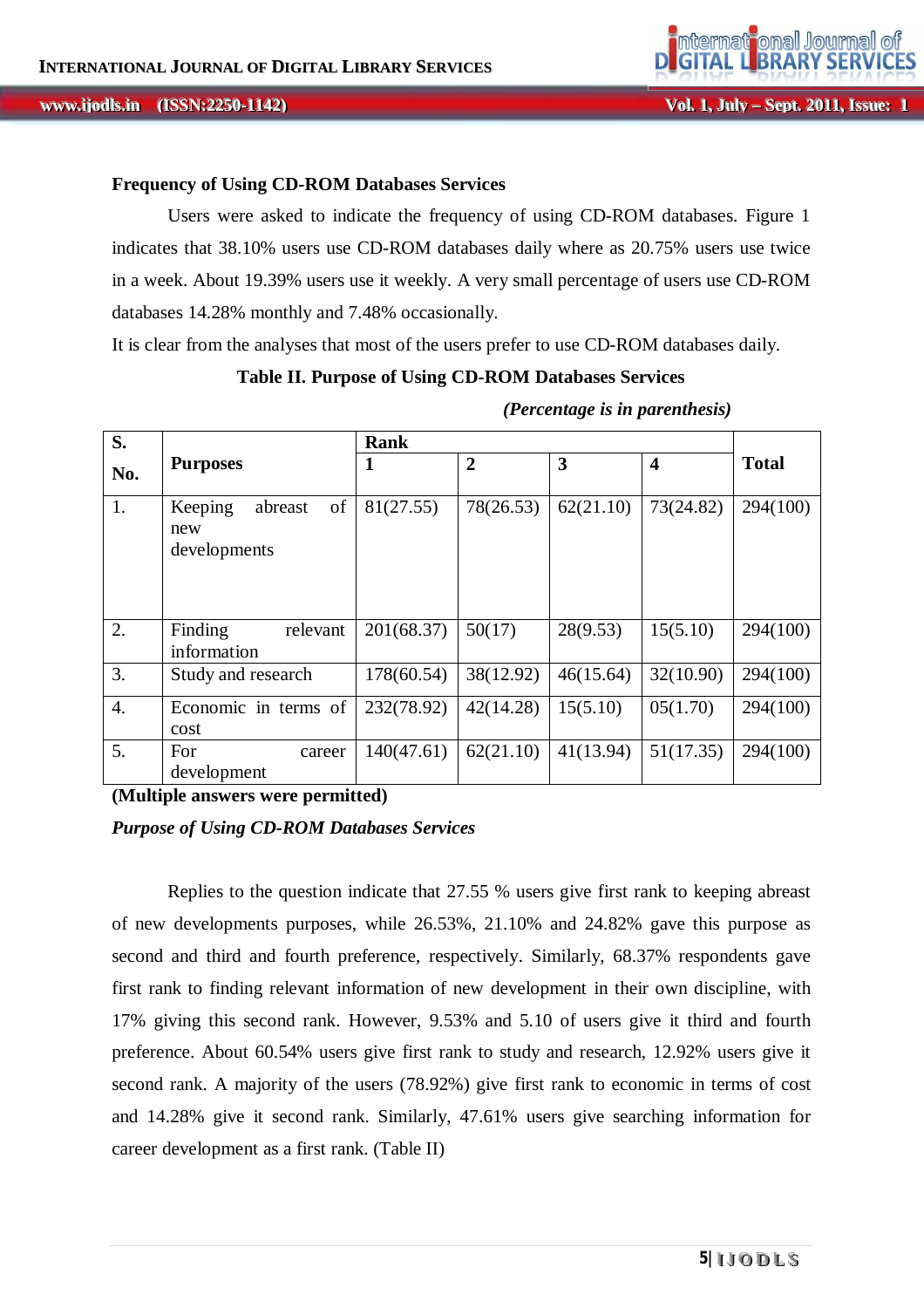**, IIIssuue Except Wol. 1, July – Sept. 2011, Issue:**<br> **IIIssue: IIIssue: IIIssue: IIIssue: IIIssue: IIIssue: IIIssue: IIIssue: IIIssue: IIIssue: IIIssue: IIIssue: IIIssue: IIIssue: IIIssue: ii jjooddllss...**



**Vol. 1, Jul** *ly* **– Sept. 2011, Issue: 1** 

|       |                          |            |           | (Percentage is in parenthesis) |           |           |
|-------|--------------------------|------------|-----------|--------------------------------|-----------|-----------|
| S.No. | <b>Search Techniques</b> | Often      | Sometimes | Never                          | NR.       | Total 294 |
|       | Keywords                 | 223(75.85) | 54(18.37) |                                | 17(5.78)  | 294(100)  |
|       | Phrase                   | 118(40.14) | 93(31.64) | 18(6.12)                       | 65(22.10) | 294(100)  |
|       | Boolean operators        | 187(63.60) | 53(18.02) | 21(7.15)                       | 33(11.23) | 294(100)  |

### **Table III. Various Search and Retrieval Techniques Used**

*(Percentage is in parenthesis) Various Search and Retrieval Techniques Used*

The most important and difficult aspect of an electronic search is the search technique applied by the users to retrieve relevant information. Table III shows that majority of the users of IITK i.e. 75.85% search CD-ROM databases by keywords 'often' followed by 18.37% sometimes while 5.78% did not reply. About 40.14% users often use phrases to search CD-ROM databases. Similarly 63.60% respondents expressed that they are using Boolean operators to search CD-ROM databases while 18.02% replied that they use it sometimes and 7.15% users never use this technique while 11.23% have not replied to this question.

| <b>S. No.</b> | <b>Reasons</b>               | No.<br>of            | Percentage % |
|---------------|------------------------------|----------------------|--------------|
|               |                              | $respondents(n=294)$ |              |
| 1.            | Lack of trained staff        | 92                   | 31.29        |
| 2.            | Inadequate<br>infrastructure | 26                   | 8.84         |
| 3.            | Lack of maintenance          | 43                   | 14.63        |
| 4.            | Lack of training             | 121                  | 41.15        |
|               | Others                       | 12                   | 4.09         |

**Table IV. Problems Faced While Using CD-ROM Databases**

#### *Problems Faced While Using CD-ROM Databases*

Table IV shows the reason why users face problem while using CD-Rom databases. A majority of the respondents (41.15%) feel lack of training is the obstacle in using CD-ROM databases while 31.29% users say that there is lack of trained staff to guide them. About 14.63% users replied that lack of maintenance of CD-ROM work station is a hindrance.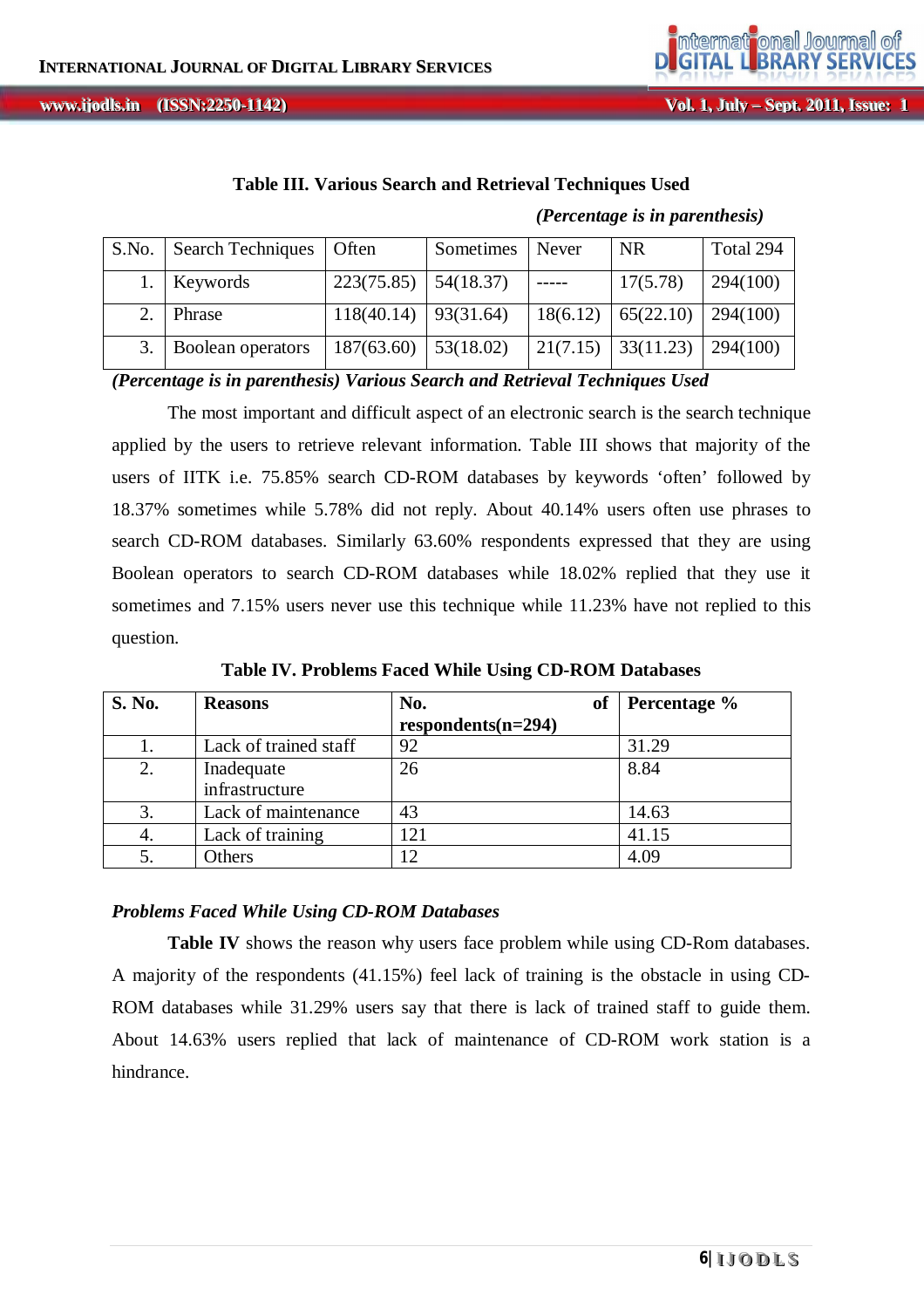

14%

Dissatisfied Highly

4%

dissatisfied

**Figure 2. Level of Satisfaction with CD-ROM Database Services**

31%

### *Level of Satisfaction with CD-ROM Database Services*

12%

Highly satisfied

 $0%$ 5% 10% 15% 20% 25% 30% 35% 40% 45%

**Percentage**

Percentage

To assess the level of satisfaction, users were asked to reply the degree at what level they are satisfied. A majority of the users (38.44%) are 'neither satisfied nor dissatisfied'. While as 31.30% users are satisfied and 12.24% are highly satisfied. About 14.28% users are dissatisfied and 3.74% are 'highly dissatisfied'. (Figure 2)

Satisfied Neither

satisfied nor dissatisfied

**Opinion**

### **CONCLUSION**

On the basis of the above analyses and observations, it is found that IITK library have been able to achieve a high degree of success in terms of rendering CD-ROM database services. The study reveals that most of the users are consulting CD- ROM databases not only for updating their knowledge but are also collecting relevant information for the study and research purposes. They also have the opinion that CD-ROM databases are economic in terms of cost. A majority of the users have become aware of CD-ROM databases through library staff, discussions with colleagues and from observation. The most popular search method for searching CD-ROM databases is keyword followed by Boolean operators and phrases. Lack of user training, trained staff and lack of maintenance are the major reasons that would discourage users from accessing the CD-ROM database services in IITK.A large number of users are satisfied with CD-ROM database services available in IITK.

## **RECOMMENDATION AND SUGGESTION**

For the effective use of CD-ROM database services, a number of suggestions can be made. User training programs should be organized for proper utilization of CD-ROM database services. Users study should be conducted to know the electronic information needs